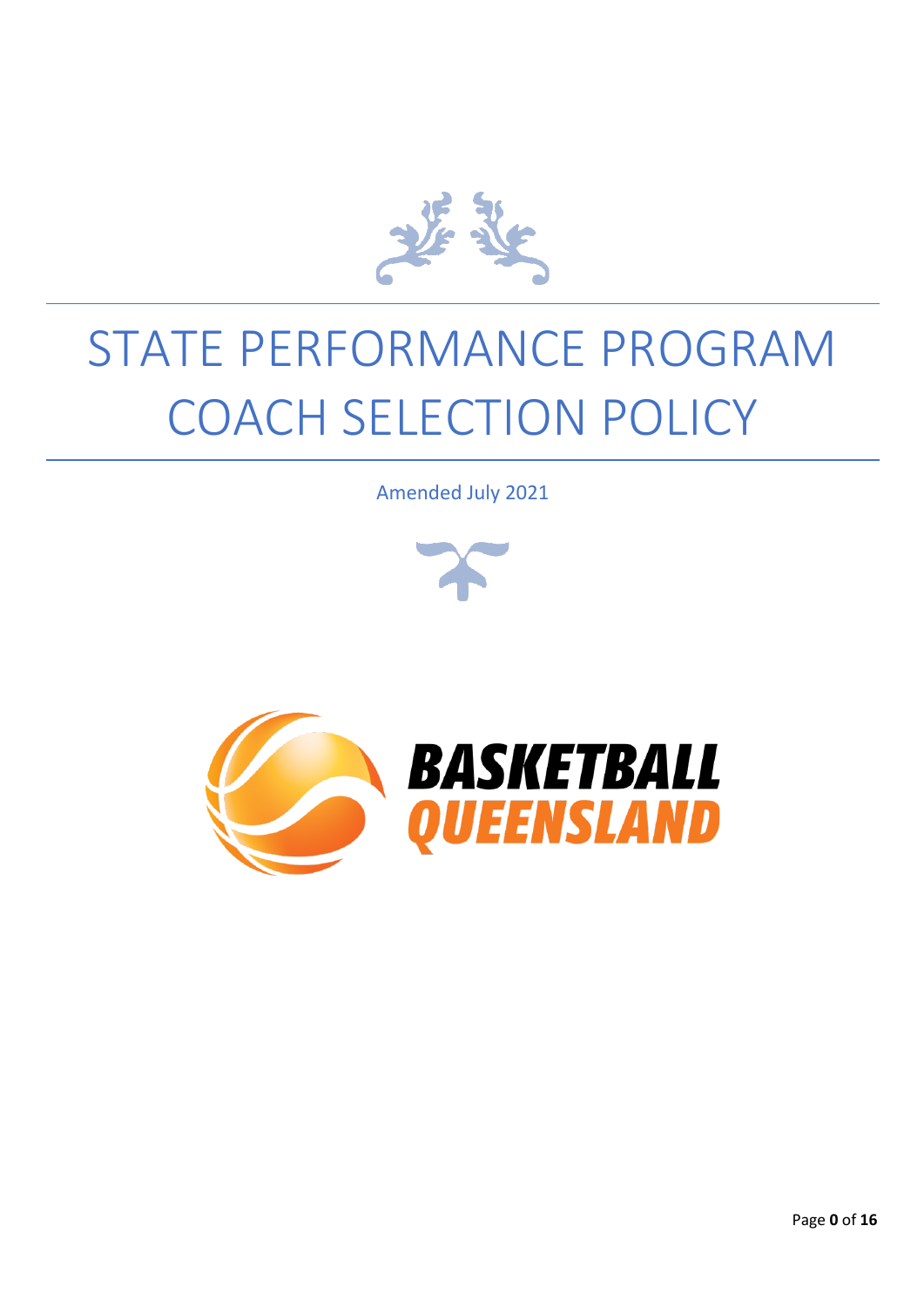# Contents

| 1. |  |
|----|--|
| 2. |  |
| 3. |  |
| 4. |  |
| 5. |  |
|    |  |
|    |  |
|    |  |
|    |  |
|    |  |
|    |  |
|    |  |
|    |  |
|    |  |
|    |  |
|    |  |
|    |  |
|    |  |
|    |  |
|    |  |
|    |  |
|    |  |
|    |  |
|    |  |
|    |  |
|    |  |
|    |  |
|    |  |
|    |  |
|    |  |
|    |  |
|    |  |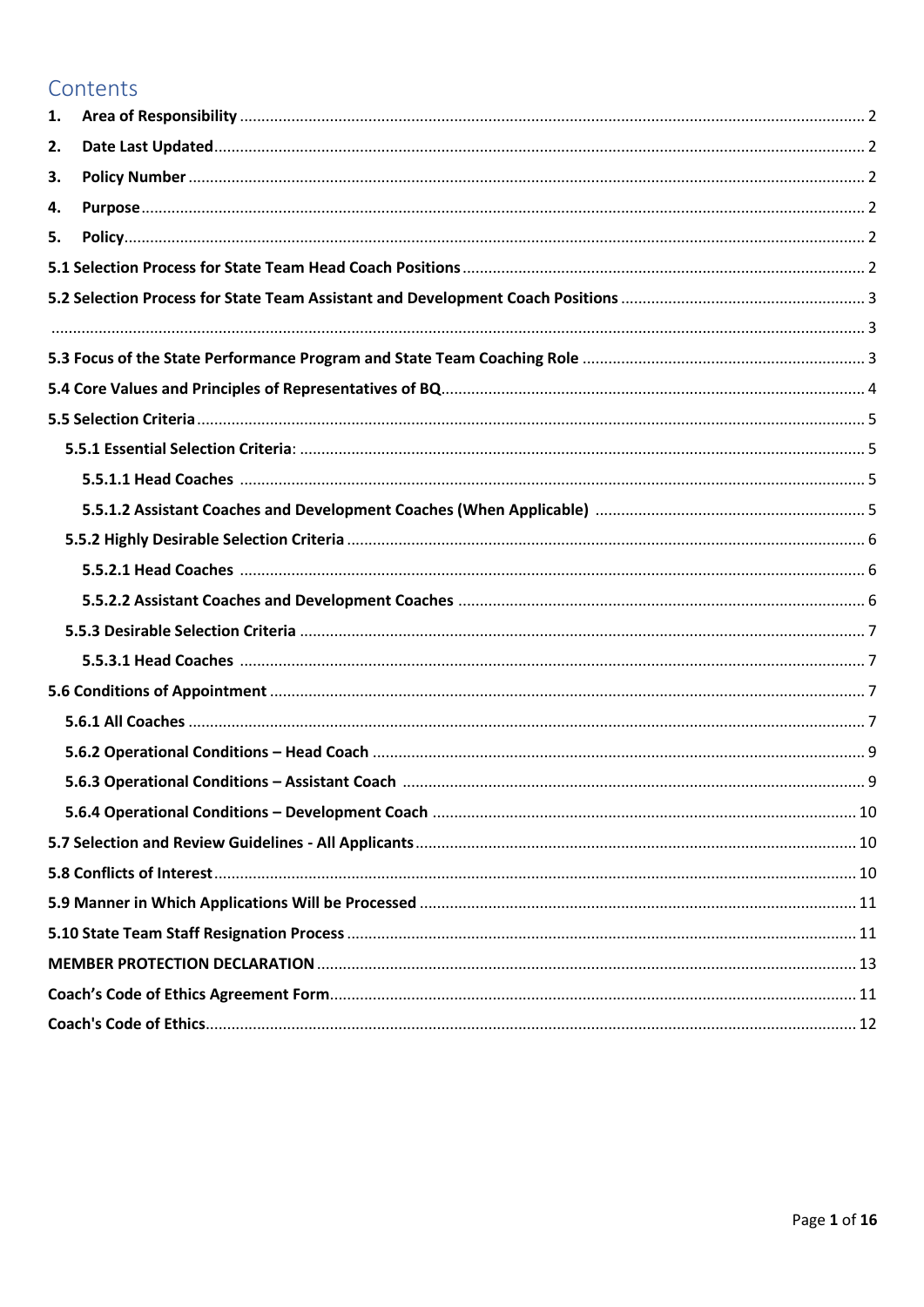# 1. Area of Responsibility

High Performance

# 2. Date Last Updated

27 July 2021

3. Policy Number

#### POLTD3

4. Purpose

The purpose of this policy is to document the selection criteria used for State Team coaches and the expected standards that are to be attained once appointed..

# 5. Policy

Applications will be called for the following State Team positions each year (age groups Under 16, Under 18 and Under 20):

- 1. Head Coach
	- a. Under 20 Women and Men
	- b. Under 18 Women North and South Queensland
	- c. Under 18 Men North and South Queensland
	- d. Under 16 Women North and South Queensland
	- e. Under 16 Men North and South Queensland
- 2. Assistant Coach
- 3. Development Coach

The Assistant Coach and Development Coach positions will be filled from registered and accredited Queensland coaches and identified through an annual expression of interest process.

# <span id="page-2-0"></span>5.1 Selection Process for State Team Head Coach Positions

- a. Applications for head coach positions will be advertised in August each year.
- b. Candidates for Queensland Basketball Head Coaching & positions must apply formally and in writing.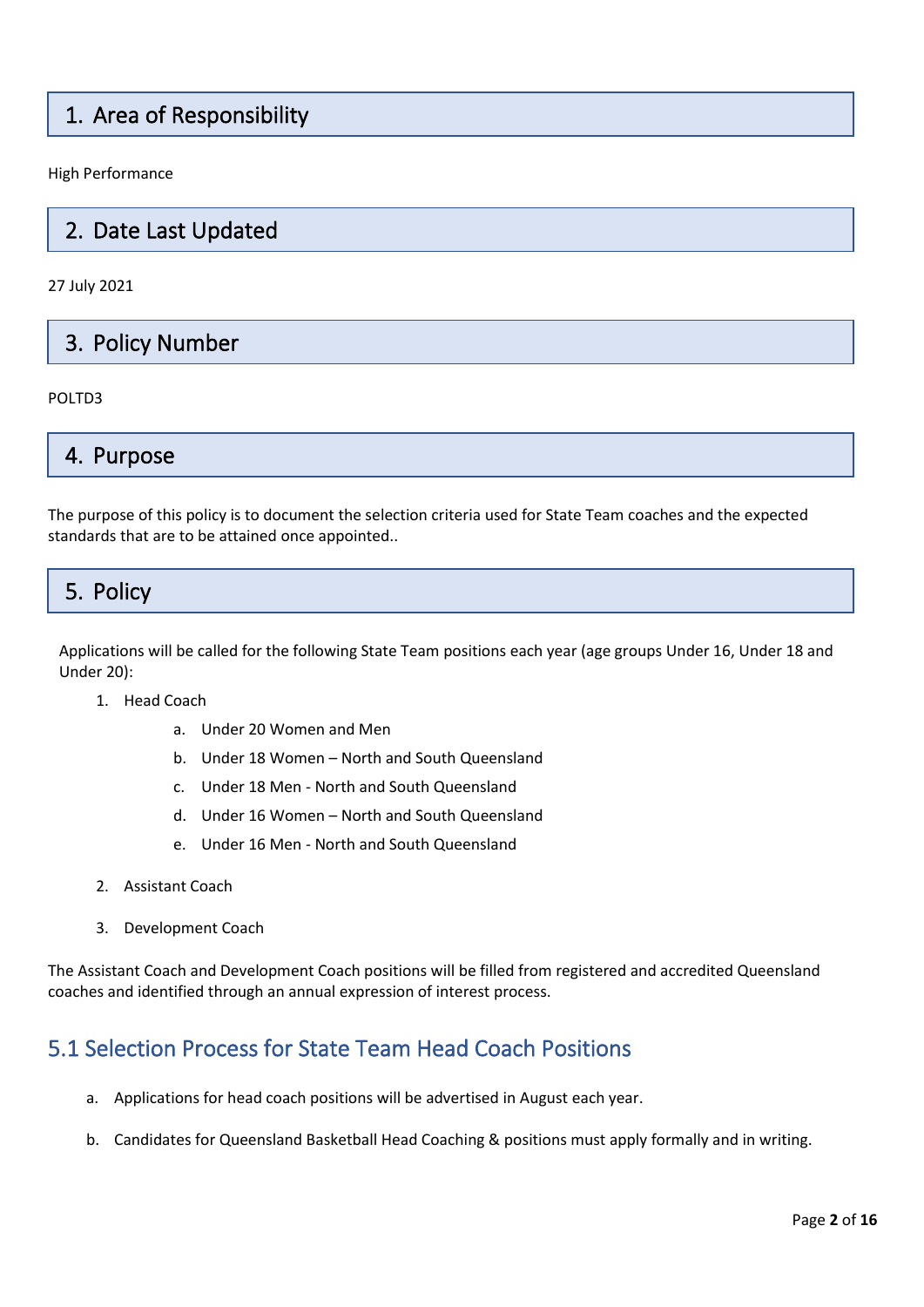- c. Basketball Queensland (BQ) will only accept applications from holders of a current, valid Blue Card/Exemption Card at the time of application and registered BQ Coaches with evidence of both is required with in the application.
- d. Applicants for a position **must** meet the Essential Criteria for that position. In addition, the other criteria will be assessed in the following manner:
	- I. Highly Desirable Criteria will weigh heavily in favor of applicants who comply.
	- II. Desirable Selection Criteria will be considered, when necessary, in making selection decisions.
- e. Eligible applicants who meet the selection criteria will be reviewed by a selection panel consisting of an Independent Chair (IC), the General Manager Game Development (GMGD) or their nominee and the State Performance Manager (SPM) or their nominee.
- f. A shortlist for interview will be determined by the selection panel and selected applicants will be invited to interview for the Head coach position.
- g. Following the application, review, shortlist and interview process assessing the selection criteria, a recommendation will be made by the selection panel to the CEO for presentation to the Board for final approval.

## <span id="page-3-0"></span>5.2 Selection Process for State Team Assistant and Development Coach Positions

- a. Advertising for Expressions of Interest (EOI) for State Assistant coach (both Male & Female) and development coach positions will be sought annually from registered coaches.
- b. Suitable candidates for appointment will be determined by a panel consisting of the GMGD, SPM and respective Team Head Coach

# <span id="page-3-1"></span>5.3 Focus of the State Performance Program and State Team Coaching Role

The State Teams are a key focus of the BQ State Performance Program (SPP) and the BQ High Performance Strategy.

The SPP is a junior, elite level, high-performance competitions pathway program with a specific focus on preparation for the Australian Junior Championships (AJC's) (Under 16 and Under 18 "North" and "South" boys and girls and Under 20 "Whole State" Men and Women). The SPP incorporates athletes, coaching staff and team manager. It may also include (upon approval) Sports Science personnel/services.

The Queensland SPP and AJC's forms an important part of the Queensland high-performance framework. The AJC's provide an essential elite pathway for Queensland state under-aged athletes and respective coaches on to Australian junior national programs. Consequently, the SPP and State Team coach positions provide developmental avenues for our coaches, as well as players.

The Queensland SPP adopts the following Junior, elite level, high-performance philosophy:

- **Athlete Centred:** Athletes are the primary focus of the program and their development is a central to the success of the program.
- **Coach Supported:** SPP is overseen by the SPM and periodically by their delegate who manages the program coaching staff for each respective age group. Coaching staff are responsible for the provision of a robust sports program, including technical, tactical, physiological, psychological and wellbeing (welfare) as directed by the SPM.
- **The program is administratively supported by BQ staff and team managers.**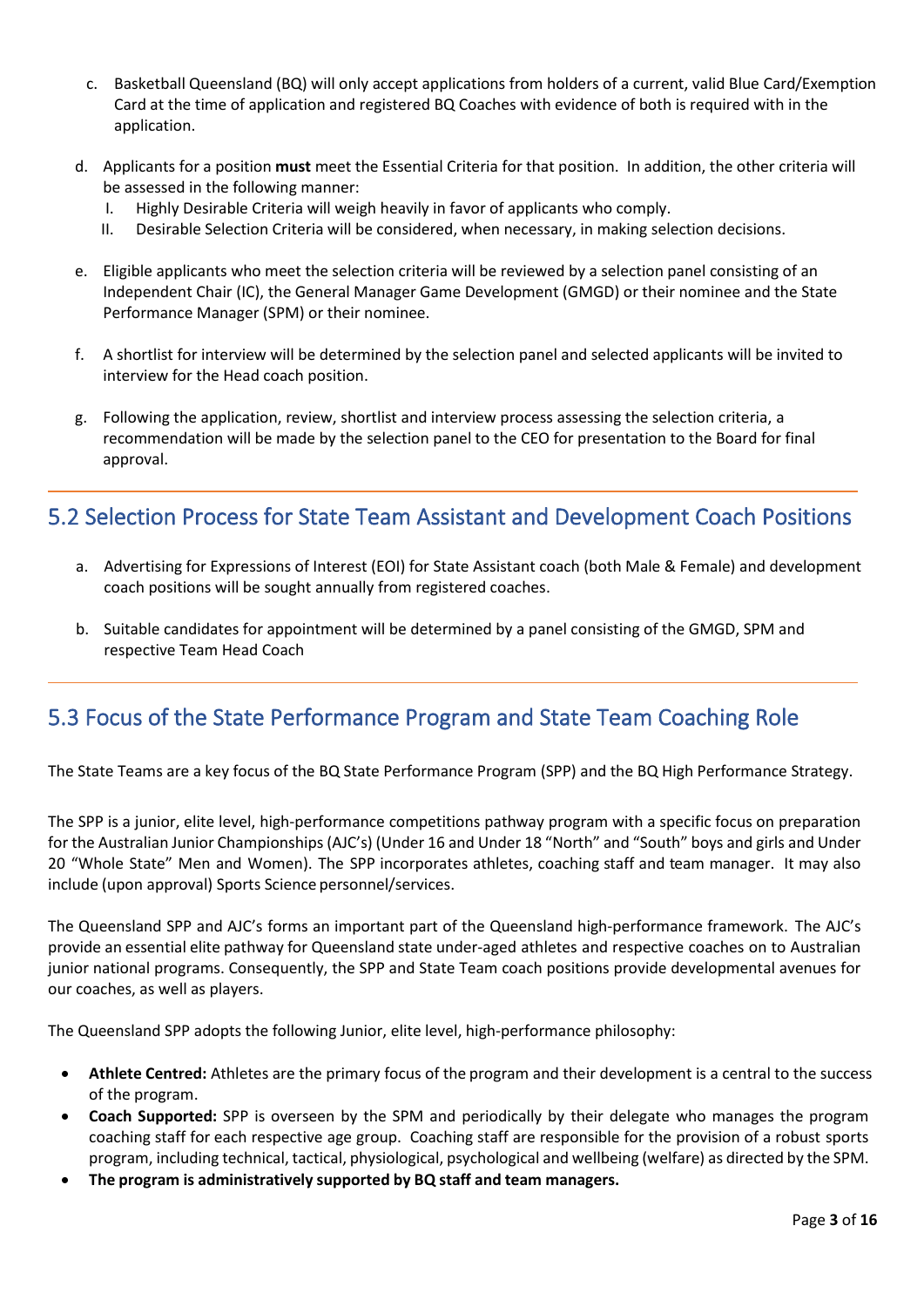• **Performance Based:** Athlete and coach selection is based on ability to meet relevant selection criteria. Each individual State Team is performance is reviewed.

#### **Head Coach**

Head Coach will be required to liaise and report directly to the SPM or their delegate and are responsible for the provision of an appropriate sports program, including: Technical, Tactical, Physiological, Psychological and Well Being (welfare) as determined by BQ and directed by the SPM. Head Coaches will provide a professional and positive learning environment for athletes and coaching staff and accepts the responsibility of being a positive role model for Queensland befitting the office of State Team Head Coach. A thorough understanding of State and National developmental philosophies is necessary. Head Coaches will be appointed for a period of one (1) year, with a review to be undertaken at the end of the appointment.

#### **Assistant and Development Coach**

Assistant/Development Coaches will be required to liaise and report directly with the respective State Team Head Coach and, on occasion, the SPM. They will assist the State Team Head Coaches in the provision of a robust sports program and provide a professional and positive learning environment for athletes. Assistant/Development Coaches accept the responsibility of being a positive role model for Queensland befitting the office of State Assistant/Development Coach. Assistant/Development Coaches will be appointed for a period of one (1) year, with a review to be undertaken at the end of the appointment.

#### **Organisational Structure**



# <span id="page-4-0"></span>5.4 Core Values and Principles of Representatives of BQ

As a member of the SPP, you are committed to:

a. Adhering to the policies of BQ, the Coaches Code of Ethics, the Code of Conduct and the direction and instruction provided by the SPM overseeing the North or South Queensland or Queensland Under 20 State Teams.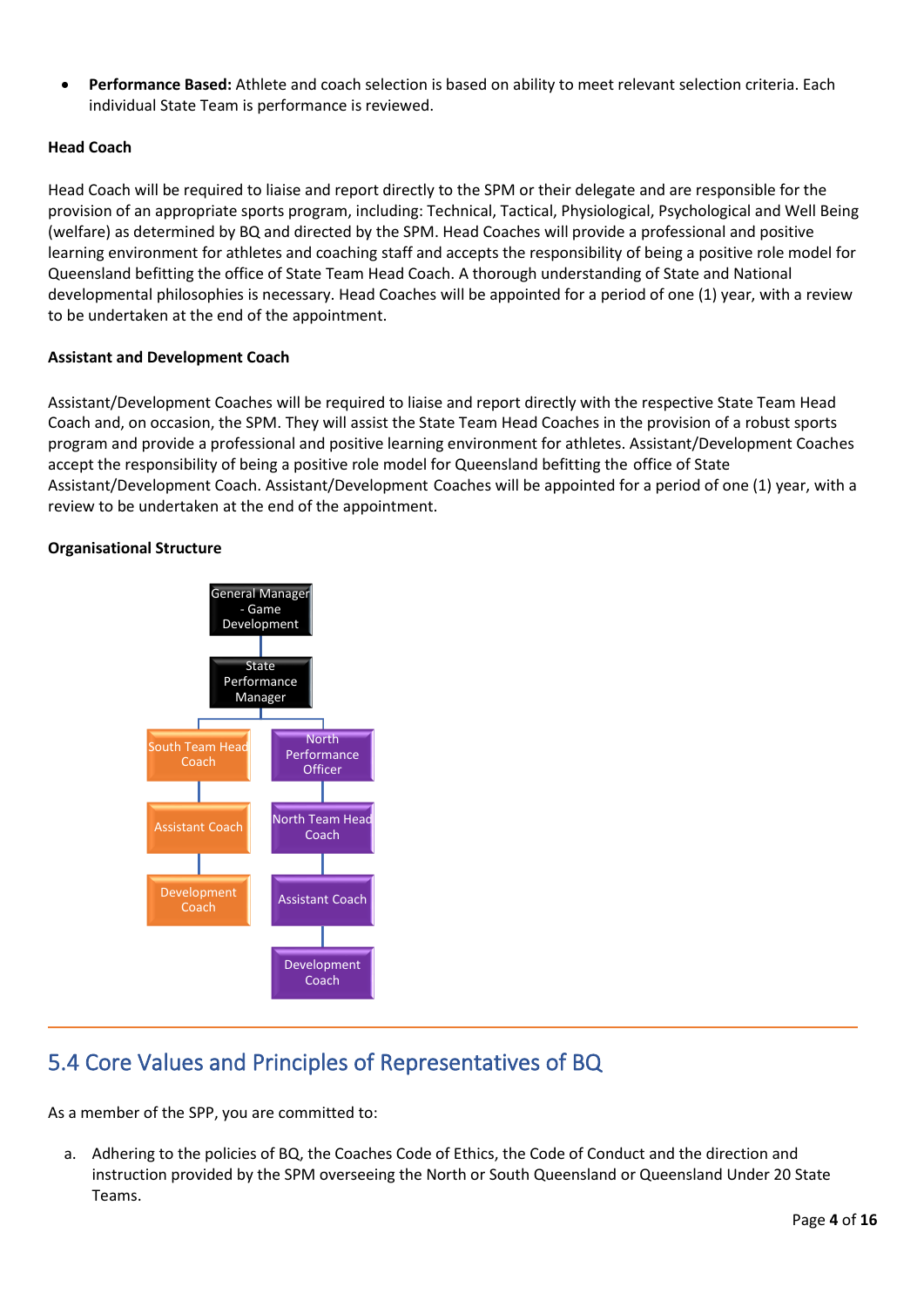- b. Putting the needs of the team and athletes first andforemost.
- c. Accept the responsibility of being a positive role model forQueensland.
- d. Practice and compete at their absolute best effort knowing they are representing each registered member of BQ.
- e. Practice and compete with the highest level of disciplined sportsmanship and behave at the highest level of citizenship.
- f. Improving basketball in Queensland.

# <span id="page-5-0"></span>5.5 Selection Criteria

#### <span id="page-5-1"></span>5.5.1 Essential Selection Criteria:

Detailed below are the essential criteria for selection of coaches to Queensland State Teams. They will be used by coach selection panel members for endorsement of nominating coaches prior to ratification by the Board of BQ.

#### <span id="page-5-2"></span>5.5.1.1 Head Coaches

- a. Works collaboratively with BQ.
- b. Has demonstrated an understanding of the BQ style of play using these principles whencoaching.
- c. Acts in a manner reflecting the core values and principles of BQ.
- d. Current Association Coach (Level 2) Accreditation or currently enrolled in BQ Association Coach Accreditation Course.
- e. Currently a registered coach with BQ.
- f. Adheres to BQ Code of Conduct.
- g. Demonstrated Head Coach abilities, skills and attributes including relevant experience or demonstrated potential to be a Head Coach.
- h. Recent experience (within the last three (3) years) in junior elite level and/or high-performance competition programs.
- i. Previous success in relevant elite junior (or similar) development/competition programs.
- j. Evidence of a positive notice to work with young people from the Commission for Children and Young People (Blue Card/Exemption Card).
- k. Current Basketball Resume which includes a record of recent (last 3 years) professional development attendance/involvement with BQ/BA Development Programssuch as SPP, FDP and/or NPP.

#### <span id="page-5-3"></span>5.5.1.2 Assistant Coaches and Development Coaches (When Applicable)

a. Works collaboratively with BQ.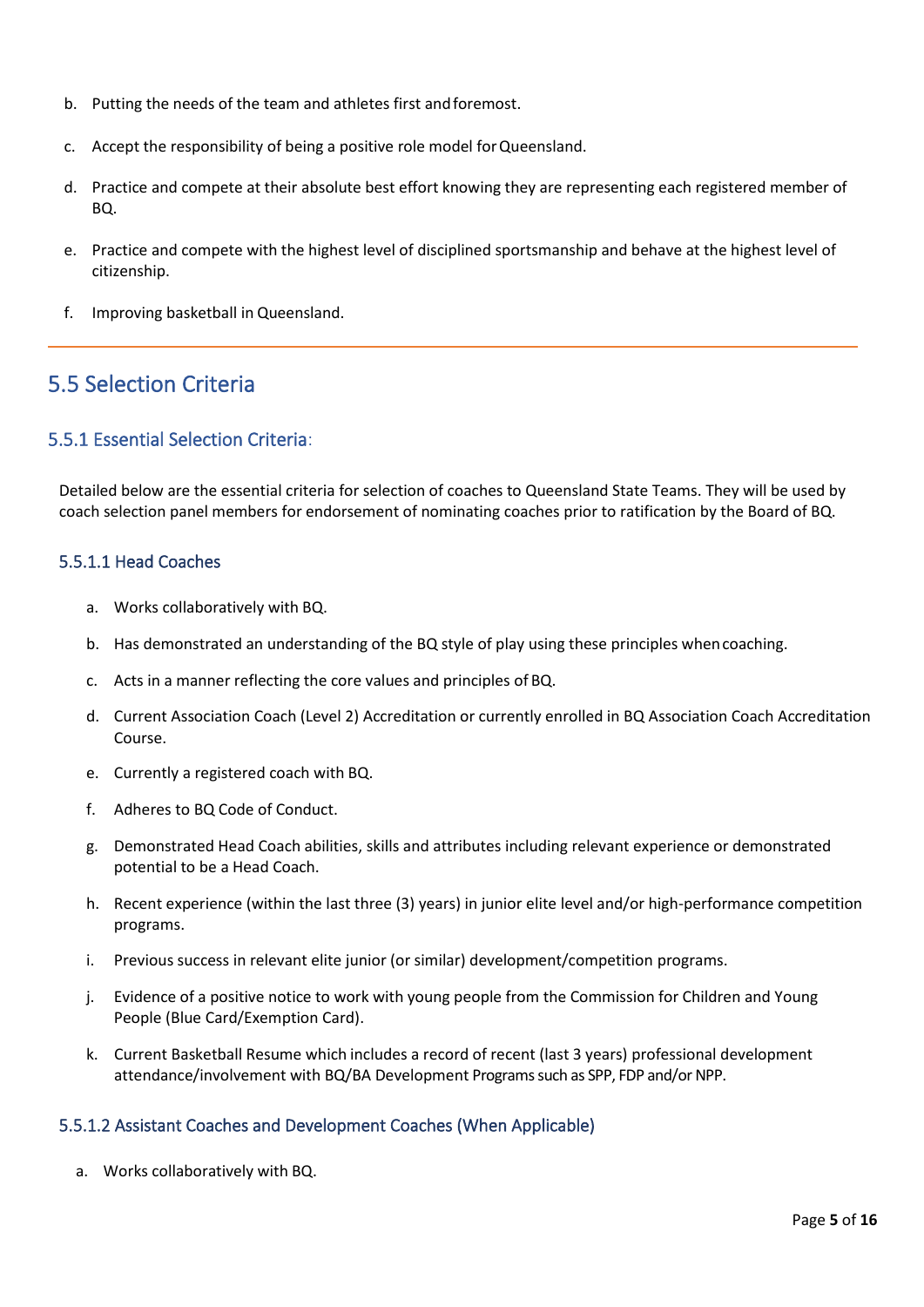- b. Acts in a manner reflecting the core values and principles of BQ.
- c. Current Club Coach (Level 1) Accreditation.
- d. Currently a registered coach with BQ.
- e. Proven evidence of adhering to BQ Code of Conduct and Code of Ethics.
- f. Evidence of a positive notice to work with young people from the Commission for Children and Young People (Blue Card/Exemption Card).
- g. Record of recent professional development attendance/involvement with BQ or BA Development Programs such as SPP, FDP and/or NPP.
- h. Recent experience (last 3 years) or potential to coach in junior elite and/or high-performance competition programs.

#### <span id="page-6-0"></span>5.5.2 Highly Desirable Selection Criteria

#### <span id="page-6-1"></span>5.5.2.1 Head Coaches

- a. **Currently actively coaching** at a BQ Affiliated Association.
- b. Currently living in Queensland in appropriate regions of Queensland North or SouthQueensland.
- c. Previous experience coaching at AJC's, NBL1, NBL or WNBL level and a proven record at elite youth level.
- d. Previous experience as Head Coach or Assistant Coach of Queensland State Teams or a Head Coach of a Development Team and consistent attendance at SPP.
- e. Proven leadership skills which demonstrate the ability to liaise closely with Assistant Coaches and Team Managers to provide effective team leadership and managementskills while working under supervision of the SPM, General Manager – Game Development (GMGD) or their delegate.
- f. Able to provide evidence of positive guidance and professional influence over all players and coaching staff (including team manager) in a state team or equivalent environment.
- g. No matters that would be or be perceived to be a conflict of interest (i.e. a relationship with a player or group of players that may affect your ability to apply the player selection policy objectively and allocate court time appropriately at National Championships) as defined in section 5 (page 8) of thisdocument.

#### <span id="page-6-2"></span>5.5.2.2 Assistant Coaches and Development Coaches

- a. Ability to attain Level 2 NCAS Accreditation in near future.
- b. **Currently actively coaching** at a BQ Affiliated Association in regional and State Championships, NBL1, SPP, NBL orWNBL.
- c. Currently living in Queensland in appropriate regions of Queensland North or South.
- d. Previous experience coaching at an AJC's or of a Development Team.
- e. Able to provide evidence of positive guidance and professional influence over players in a junior elite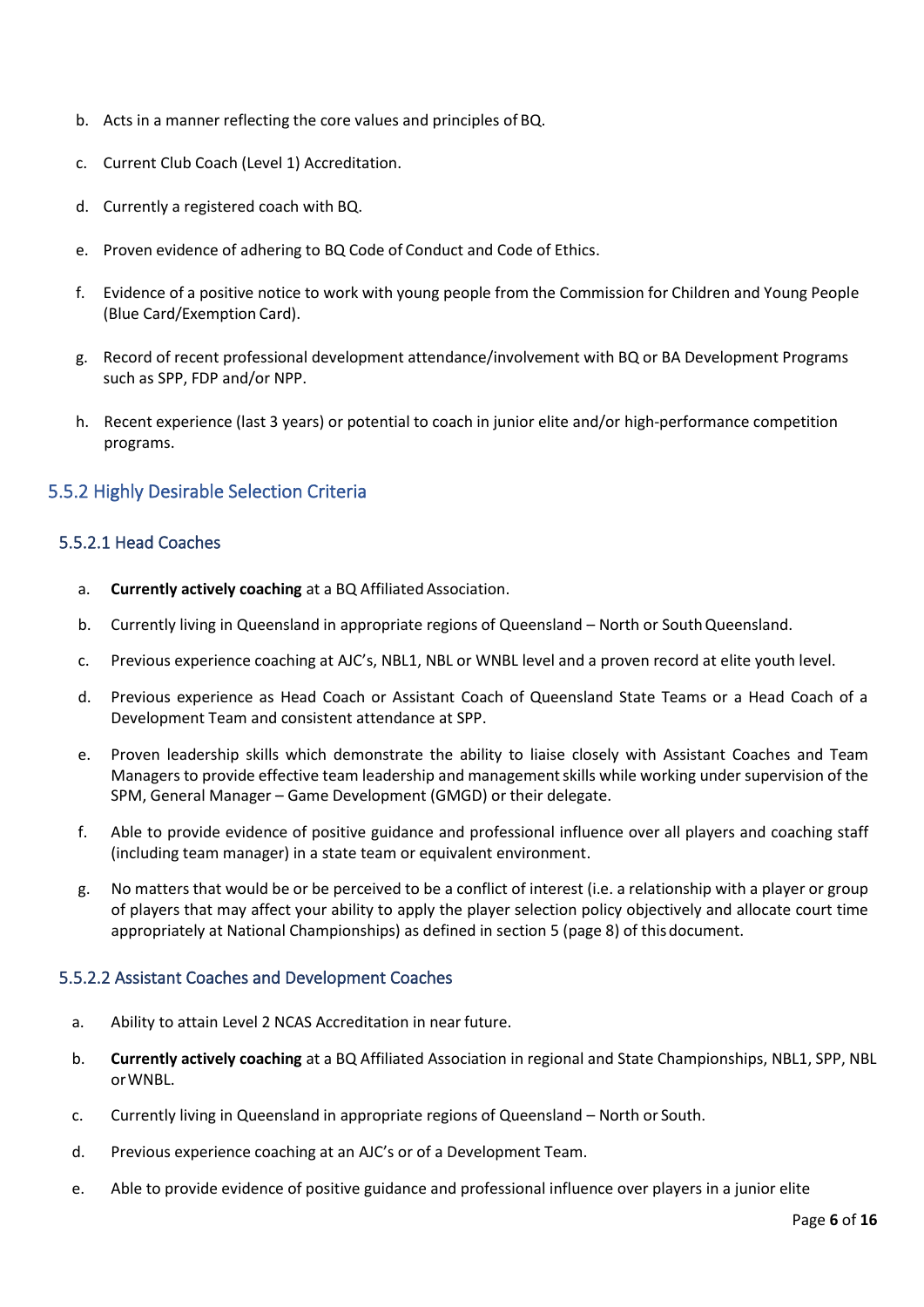program.

- f. Proven work leadership skills, demonstrating your ability to assist the Head Coach and Team Manager to achieve their team logistical goals.
- g. No matters that would be or be perceived to be a conflict of interest (i.e. a relationship with a player or group of players that may affect your ability to apply the player selection policy objectively and allocate court time appropriately at National Championships) as defined in clause 5.8 of thisdocument.

#### <span id="page-7-0"></span>5.5.3 Desirable Selection Criteria

#### <span id="page-7-1"></span>5.5.3.1 Head Coaches

- a. Demonstrated skill in team coaching at the relevant age and elite level including a thorough understanding and application of the BQ Style of Play (SOP) and an appropriate sports science program:
	- i. Administrative (planning, goal setting, organisation, communication, etc.);
	- ii. Technical (fundamentals and advanced skills);
	- iii. Tactical (principles of play and concepts: situational specific and game strategy) and aligning with SOP philosophies;
	- iv. Physiological (preparation, competition/practice and adequate recovery); and
	- v. Psychological (effective communication, developing relationships with stakeholders, goal setting, time management and mental skills training).
	- b. Demonstrated ability to work within a junior elite level "high-performance" program, whichincludes:
		- i. Demonstrated ability to work within a program framework provided;
		- ii. Demonstrate leadership with Assistant Coaches (including assignment of appropriate roles);
		- iii. Consultation, communication and coordination with Team Managers as it relates to the managers' roles and responsibilities;
		- iv. Ability to liaise with key stakeholders (including parents/guardians; association representative coaches and BQ representatives); and
		- v. Demonstrated understanding and ability to communicate appropriately in the co-ordination of selectors, preparation, competition, and post competitions phases (includes reporting to the SPM).
	- c. Demonstrated knowledge, understanding and application ofstate/national juniorstructure, pathways and philosophies and their integration with the SPP.
	- d. Demonstrated ability to approach each athlete as an individual; consider individual athlete workloads; adjust where appropriate to maximize the overall program benefit; and conscious prevention of overtraining of the athlete.

# <span id="page-7-2"></span>5.6 Conditions of Appointment

All coaches are required to meet the following obligations if appointed to the position of State Team Coach. State Team staff are subject to standard disciplinary processesin the event of a failure to comply to the stated conditions in this policy. Serious breaches may lead to the immediate termination of the State Team coachingappointment.

#### <span id="page-7-3"></span>5.6.1 All Coaches

a. As a coach in the BQ SPP, you are a representative of BQ. As such, you must ensure that you dress in appropriate attire while acting in the role, use your best endeavoursto promote the interests of BQ and must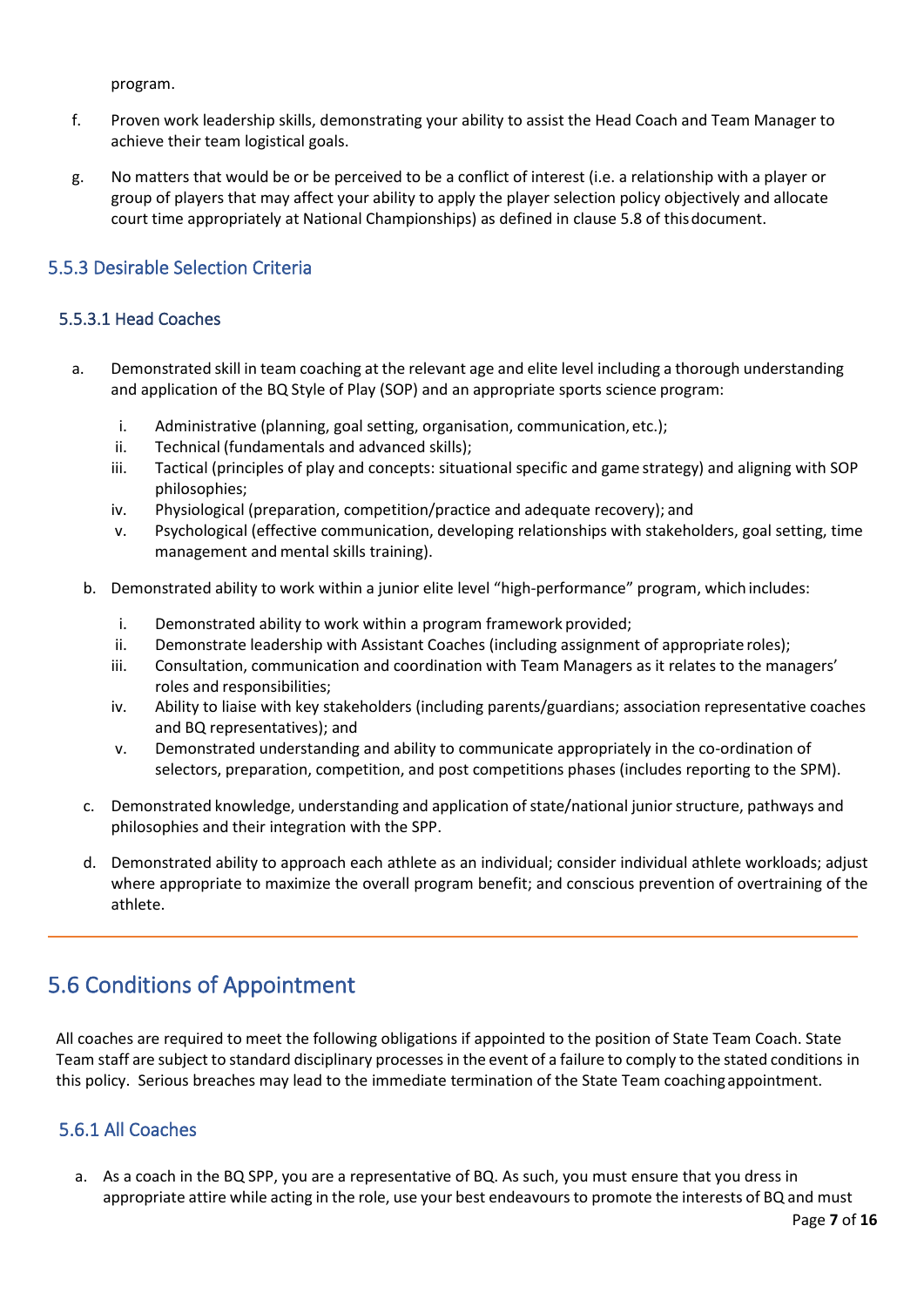refrain from making any comments that made damage the reputation of BQ, its Board, management and staff. This includes comments on social media and other electronic platforms or in person.

- b. Coaches will not, as a BQ Official and on behalf of BQ, issue any verbal or written comments in reply to any criticism of their State Team, the Queensland SPP, or BQ.
- c. Should any Coach have any grievance or problem with any individual or organisation inside or outside their State Team, which cannot be immediately resolved amicably through consultation, they must first discuss the matter with the SPM. If the matter is not resolved to their satisfaction, they may then refer the issue to the GMGD.
- d. Coaches are not to use their position in recruiting players into a program they are associated with or moving to. Should a player approach a coach for advice on a "best path to follow", the coach is to refer the player to the BQ SPM.
- e. Coaches are required to report any requested information in a timely manner and to the satisfaction of the BQ SPM.
- f. Coaches are required to comply with the requirements of the Commissioner for Children and Young People Act Queensland, 2000. They will be required to sign a declaration of compliance with the BQ Child Protection Policy. They must agree to mandatory screening through appropriate government approved screening agencies and must obtain a positive notice to enable them to work with children before making application for a coaching position (i.e. they must hold a current Blue Card before they apply for a State Team coaching position). Prohibited persons must not apply for coaching positions with BQ. A prohibited person is any person who has a criminal record in relation to child abuse and sexual assault, apprehended violence orders related to child protection or has had relevant disciplinary action related to child protection taken against them.
- g. Coaches are required to adhere to all BQ policies, By-Laws and procedures and conduct selection for the State Team, in accordance with the BQ State Performance Program Athlete Selection Policy.
- h. Coaches are required to adhere to the BQ Coach's Code of Conduct and BQ Code of Ethics.
- i. Coaches are not to share a bed with their spouse, partner or any casual acquaintance while attending State Team training or events while in the company of their team.
- j. Coaches are required to hold training sessions only at those times and locations approved by the SPM. Additional training may be approved following review of the State Team Head Coach's "Macro Plan" by the SPM.
- k. Coaches must consider the individual workloads of athletes, including recognition of association duties (although at times it is recognized that program clashes are unavoidable due to the number of commitments athletes have). Consistency of calendar and early communication avoids many issues.
- l. Coaches are required to, at all times, work cooperatively with, and provide support for their State Team Manager in the carrying out of the manager's duties.
- m. Coaches are required to, at all times, work cooperatively with, and support the SPM.
- n. Under 16 and Under 18 Head Coaches must attend the Whole of State Camps within their respective age groups.
- o. Coaches must seek the approval for the GMGD before applying for or accepting a coaching position with an NBL1 North or QSL team as the commitment required for these teams may be too great to enable them to perform the duties of the State Team Head Coacheffectively:
	- Under 20 AJC Normally conducted in February each year with no conflict with senior competition, other than NBL and WNBL.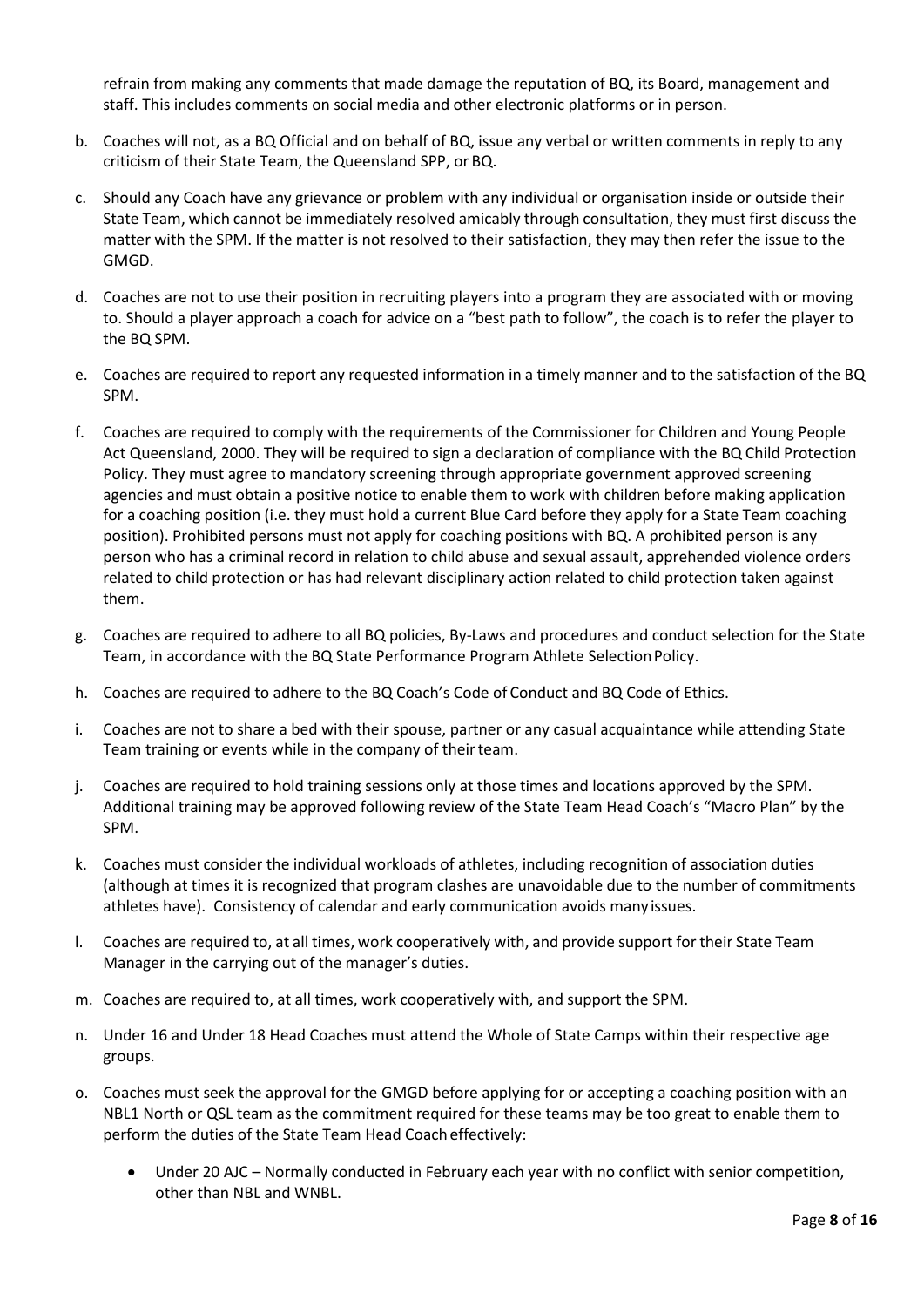- Under 18 AJC Normally conducted in April each year prior to the commencement of NBL1 and QSL.
- Under 16 AJC Normally conducted in July each year which conflicts with the NBL1 and QSL seasons.

#### <span id="page-9-0"></span>5.6.2 Operational Conditions – Head Coach

- a. The Head Coach is the custodian of the State Team on behalf of BQ. Therefore, is a member of a greater team and organisation with responsibilities and accountabilities to the overall organisation.
- b. The Head Coach, in collaboration with SPM (or delegate) is required plan and provide a detailed Team Preparation Plan to the SPM for approval **PRIOR** to any communication with prospective athletes in the age group. The plan is to include confirmation of:
	- Team Training Dates
	- Preparation sessions;
	- Final selection dates;
	- AJC dates; and
	- Team style of play and BQ SOP modifications.
- c. The Head Coach is required to discuss, develop and provide a "Macro Plan" and Program Playbook in line with the BQ SOP to the SPM prior to the announcement of the final team.
- d. The Head Coach will work actively with the Assistant Coach and Development Coach (when applicable) to make their State Team appointments a worthwhile experience to maximise their benefit to the State Team and to assist them in their coaching development.
- e. Head Coaches are required to attend appropriate BQ events (e.g. Junior State Championships, NQJNC, CQJBC, SQJBC, Development Programs such as SPP, etc.) in the age group they are coaching, to observe potential State Teamplayers.
- f. Within 21 days of the conclusion of the AJC the Head Coach will attend a debrief meeting with the SPM and a formal review meeting with the SPM and GMGD to report on their team's preparation and performance at the AJC. The guidelines for this will be set by the SPM.
- g. Coaches must engage with the parents of players who are minors(i.e. players under the age of 18) to keep parents informed of their child's progress and to discuss any issues or concern that they may have or vice versa.
- h. Coaches are required to conduct player meetings and offer feedback to all team members during preparation and at the AJC. Additionally, Head Coaches will provide a written evaluation and comments of player performance to the SPM and additional written feedback for each athlete for each athlete to the SPM for signoff prior to being sent to the athletes.
- i. Coaches are required to attend the State Team Coach induction program prior to commencement of the SPP and participate in BQ coaches' workshops.

#### <span id="page-9-1"></span>5.6.3 Operational Conditions – Assistant Coach

- a. Assistant Coach will work actively with the Development Coach (when applicable) to make their State Team appointments a worthwhile experience, to maximise their benefit to the State Team and to assist them in their coaching development.
- b. Coaches are required to attend appropriate BQ events (e.g. Junior State Championships, Regional Championships NQJBC, CQJBC, SQJBC and Development Programs, etc.) in the age group they are coaching to observe potential State Teamplayers.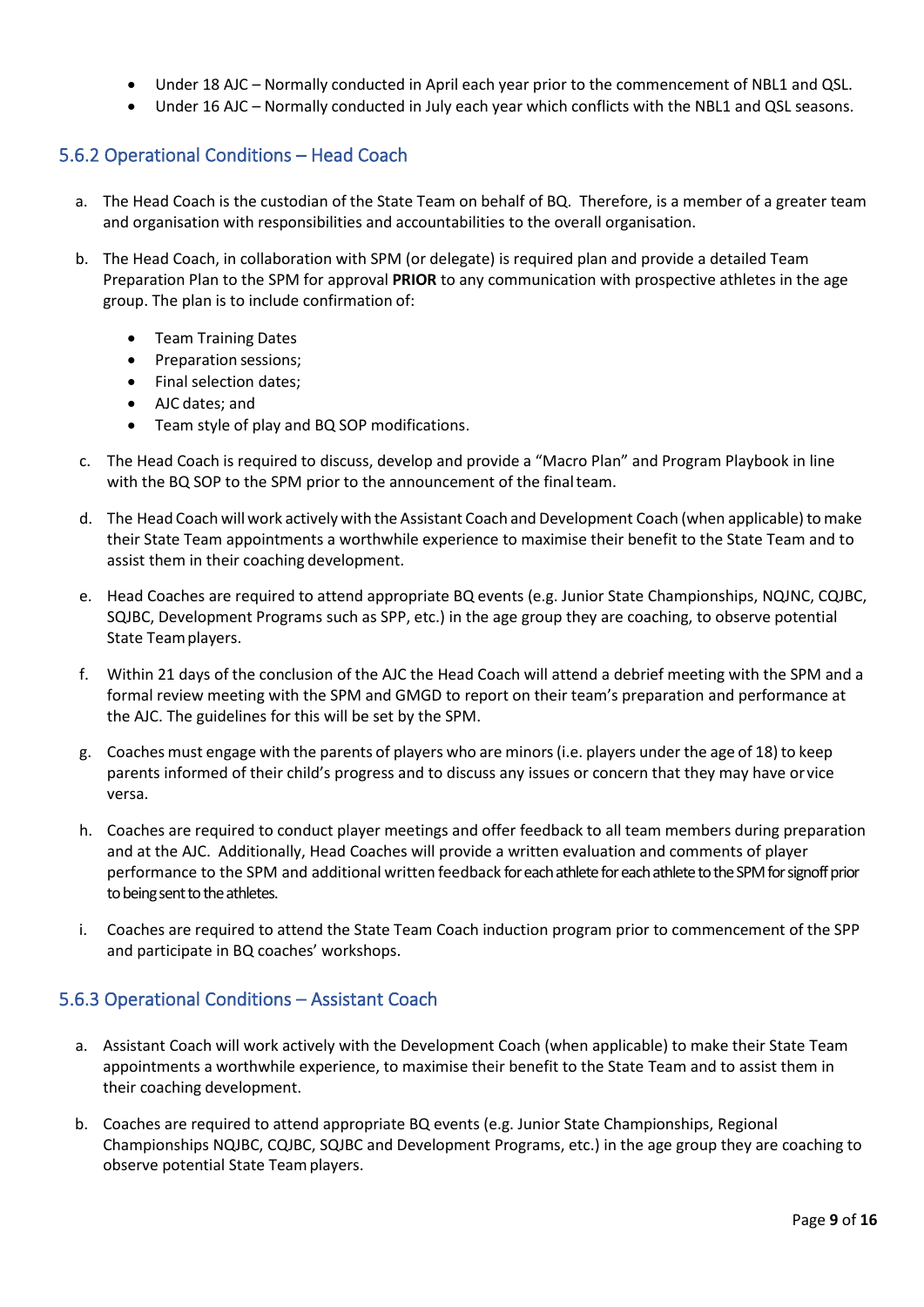#### <span id="page-10-0"></span>5.6.4 Operational Conditions – Development Coach

- a. The Development Coach position is the only position on a State Team that is not fully financially supported by BQ.
- b. Development Coaches are required to contribute \$600 toward meals, accommodation and uniforms and they must purchase their own flights to and from the AJC.

# <span id="page-10-1"></span>5.7 Selection and Review Guidelines - All Applicants

- a. All State Team Coaching Staff will be appointed for a period of one (1) year, with a review to be undertaken at the end of the appointment.
- b. The Assistant Coach and Development Coach positions will be appointed by BQ in consultation with the Head Coach, once the Head Coach is selected.
- c. BQ reserves the right not to make an appointment to any position where it deems that there is not a suitable applicant or for any other special circumstances. In these cases, the position will be re-advertised or a recommendation for a direct appointment will be made by the Selection Panel through the BQ CEO to the BQ Board.
- d. If an appointed coach to any position withdraws, BQ reserves the right to either immediately appoint a replacement or to re-open applications.
- e. The coaching positions for each age group will be advertised twenty-eight (28) days from the completion of the Under 16 AJC. The positions will be open for a minimum of fourteen (14) days. Appointments will be named within twenty-eight (28) days from the closing date for applicants. Short- listed applicants will be prepared twenty-one (21) days from the application closingdate.
- f. A coach appointed pursuant to this policy may have that appointment withdrawn and that person shall be removed as a coach in the absolute discretion of BQ.

## <span id="page-10-2"></span>5.8 Conflicts of Interest

Applicants for the Head Coach, Assistant Coach or Development Coach must declare if they have a "Conflict of Interest" with any of the players who are eligible for selection in the age group and gender in which they are making application.

A conflict of interest is defined as a person who has a relationship with a player or group of players that may affect or be perceived to affect their ability to apply the player selection policy objectively and allocate court time appropriately at an AJC's. A conflict of interest is determinedas:

- a. Being related to (father, mother, brother, sister, uncle, aunty, etc.) a player or players who are eligible for selection in the age group and gender in which the application is being made; or
- b. Coaching a representative team in the same age group and gender in which you are applying for as a State Team coaching position; or
- c. Having a personal relationship (e.g. a personal friend of the family) with a player or players in the age group and gender in which the application is made; or
- d. Any other relationship which may be or be perceived to affect the ability of the coach to apply the player selection policy objectively and allocate court time appropriately at an Australian Junior Championship.

All conflicts of interest will be assessed by the selectors and the Board of BQ in determining the selection of applicants.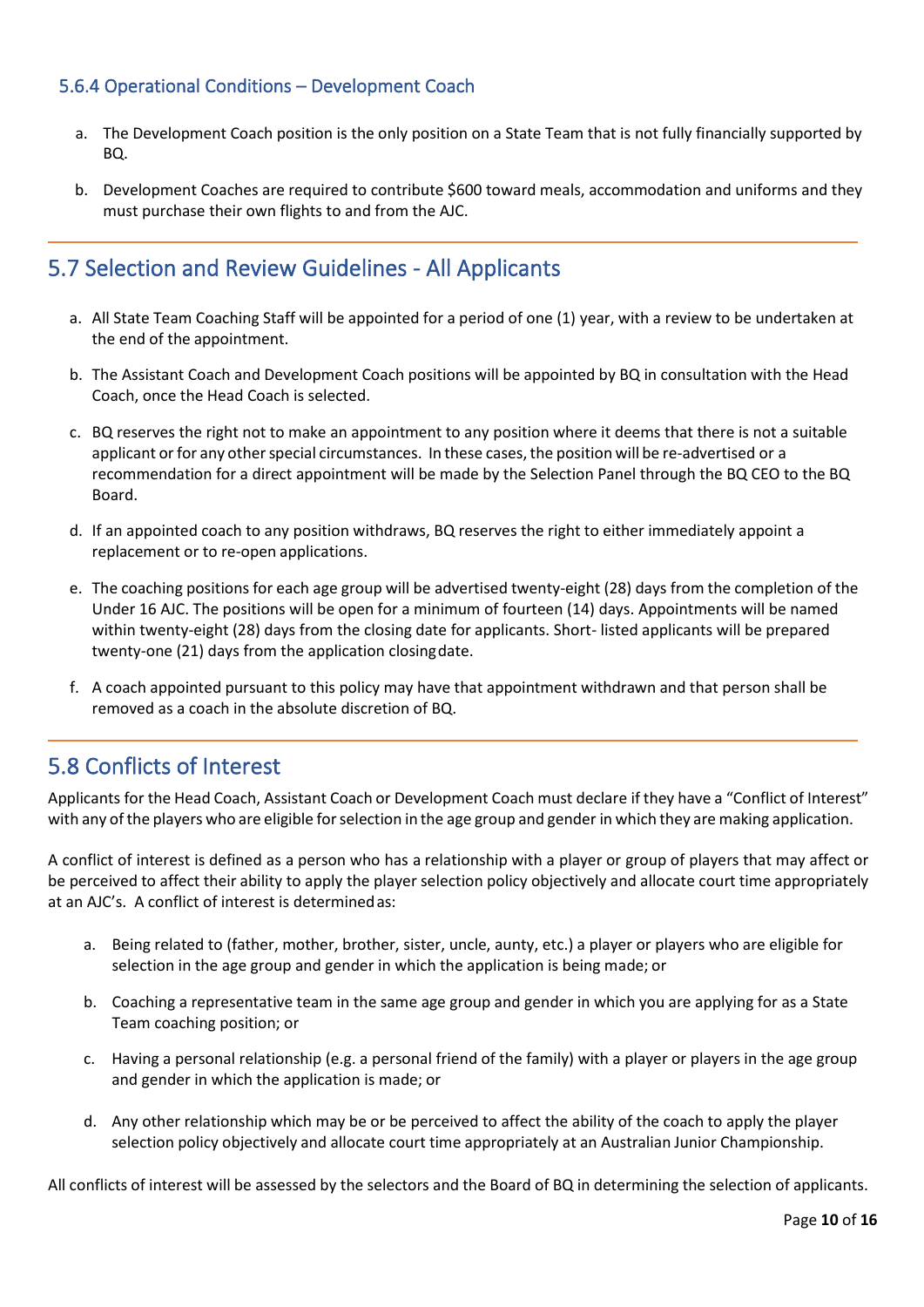# <span id="page-11-0"></span>5.9 Manner in Which Applications Will be Processed

- a. Applications are made online and will be available through the the OwnUrGoal Platform and distributed to associations.
- b. Completed applications must be received at BQ by closing date to be considered.
- c. Receipt of the application will be acknowledged to applicant.
- d. Applications will be checked for compliance with selection criteria and listed for presentation to Selection Panel.
- e. The State Team Coach Selection Panel will consist of and independent Chair (i.e. not a BQ staff member and not associated with any State Team), the GMGD and the SPM (or their delegate).
- f. A group of Coaches will be short-listed by the Selection Panel and will be interviewed.
- g. Interviews will be conducted by the State Team Coach Selection Panel (in whole or in part). Interviews may be in person or by electronic medium. (Applicants will **not** be informed of selection decisions at time of interview).
- h. The State Team Coach Selection Panel will deliberate and endorse the potential coaches each State Team.
- i. All potential coaches may be invited to attend SPP open trials and training sessions. During this period, the coaches will be observed to determine their suitability for a position as a StateTeam Coach.
- j. The Coach Selection Panel will assess the performance of all coaches and recommendations will be provided to the BQ Board through the BQ CEO for approval.
- k. Once the BQ Board approves the Head Coaches the successful and unsuccessful Head Coach applicants are advised of the selection outcomes.
- l. The appointments are published to interested parties and posted on BQ website and social mediaplatforms.
- m. Head Coaches will be appointed as soon as practical, but no later than two (2) weeks prior to the final selection of State and Emerging teams so that they can participate in the final selection of their team. The Head Coach will have approximately 10 to 12 weeks to prepare the final team for the AJC.
- n. Unsuccessful applicants will be provided feedback about their application and why they were unsuccessful.
- o. A list of preferred Assistant Coaches, Development Coaches and Team Managers is provided to the appointed Head Coaches for ratification. The Head Coach requirements will be discussed and necessary changes to the proposed appointments may be made.
- p. If the Head Coach does not agree and the BQ Selection Panel cannot reach a consensus decision with the Head Coach, the Assistant and Development Coach positions will be appointed solely by BQ.
- q. Successful applicants must agree to abide by "conditions of appointment" outlined in this document and sign the BQ State Team Coach Agreement Form.

### <span id="page-11-1"></span>5.10 State Team Staff Resignation Process

In the event of a State Team coaching position becoming vacant, BQ may directly appoint a substitute person without re-advertising the position. The decision will be made by the GMGD in consultation with the SPM and the State Team Head Coach (if this person is still in place). The position is then confirmed by the BQ Chief ExecutiveOfficer.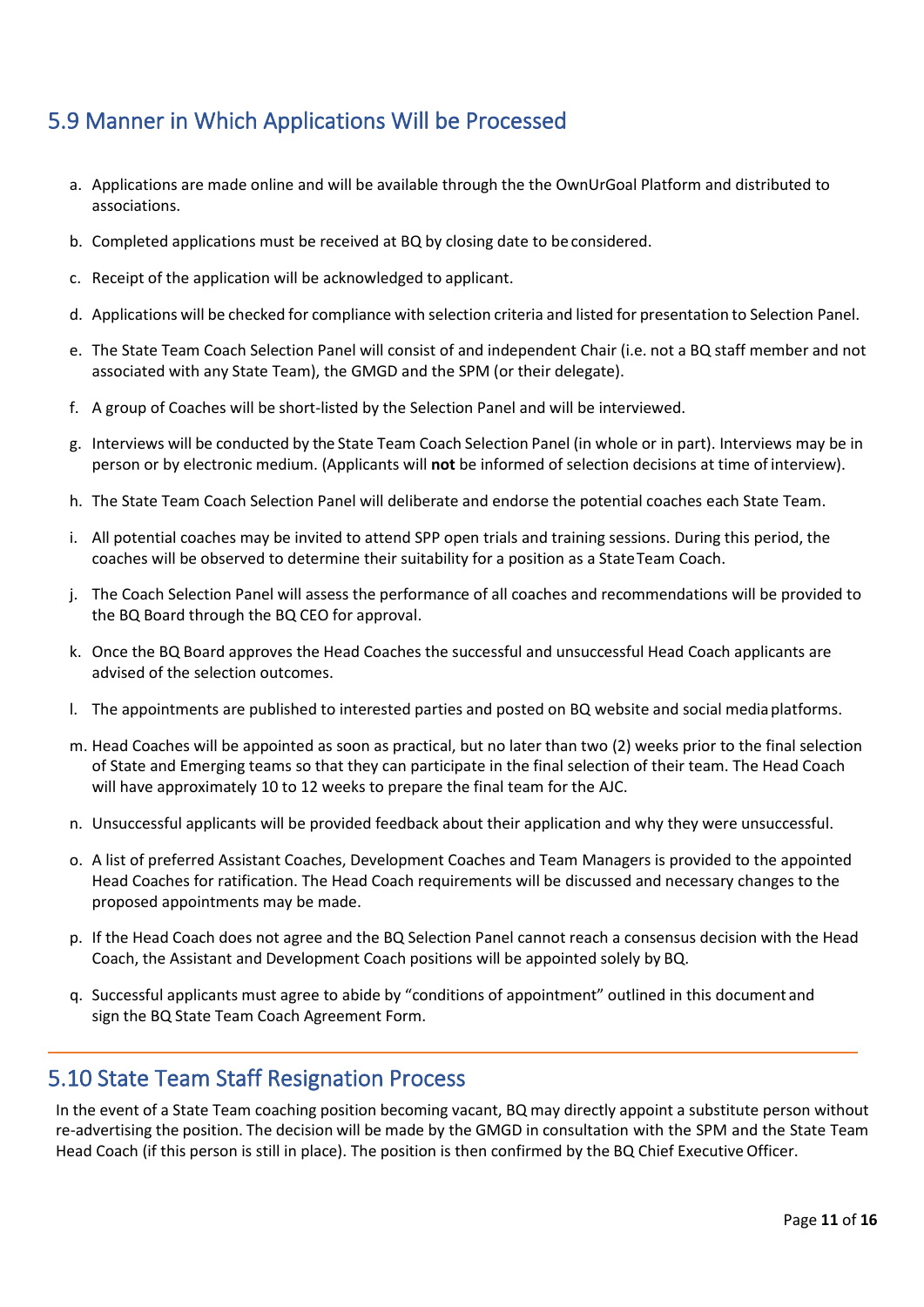#### Process:

- a. Notification of intention to resign is received and noted;
- b. Resignation received by SPM and receipt confirmed inwriting;
- c. Consultation with Head Coach (if applicable);
- d. Recommendation to GMGD who will confirm this with the BQ Chief Executive Officer;
- e. Confirmation with Head Coach (if applicable);
- f. Letter of offer sent to newly recommended coach; and
- g. Announcement of change to team/squad members.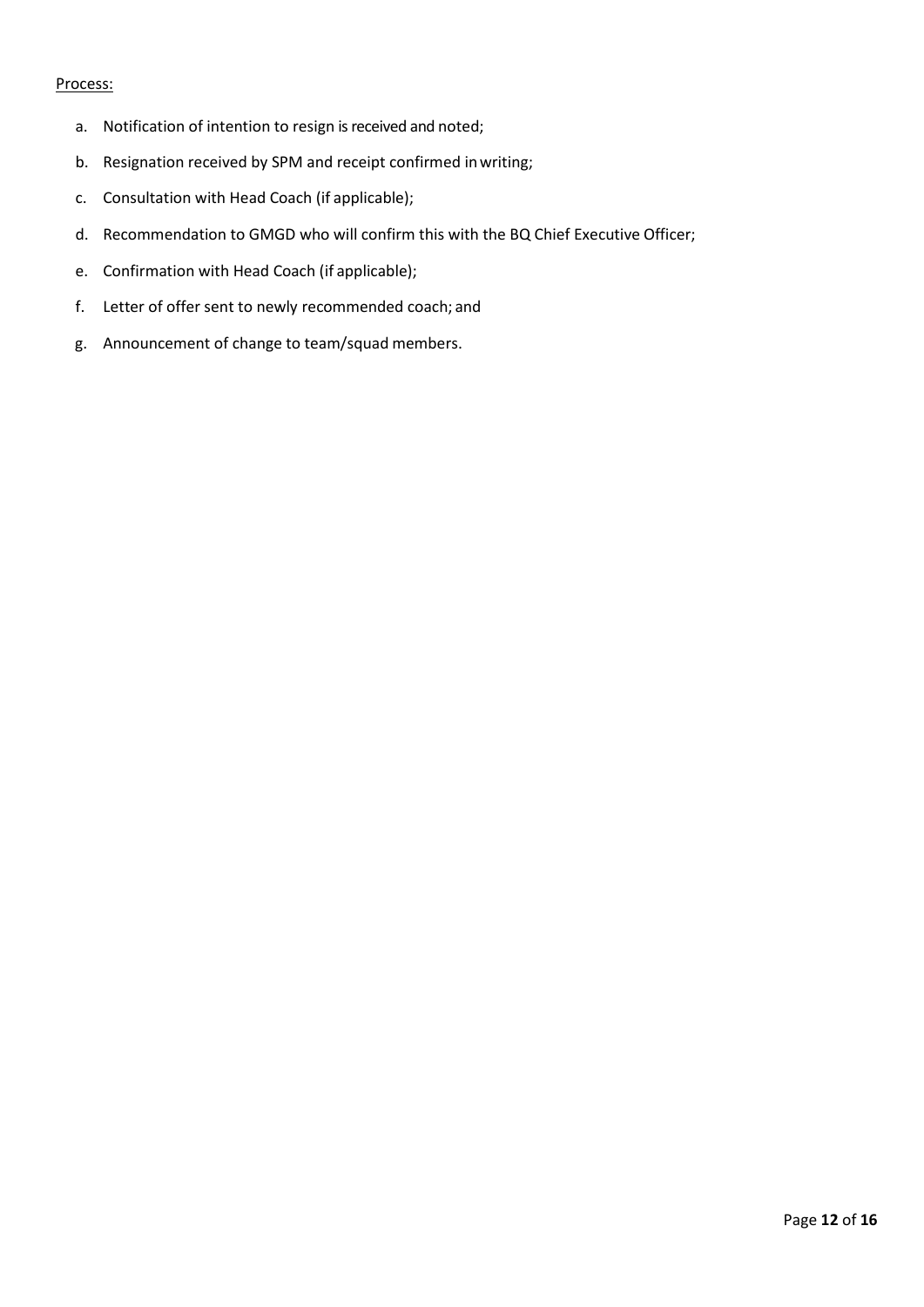

# **Basketball Queensland**

# MEMBER PROTECTION DECLARATION

<span id="page-13-0"></span>

| - iname |  |
|---------|--|
|         |  |

born  $/$   $/$   $/$   $/$   $/$   $/$   $20$  solemnly and sincerely declare that:

- 1. I wish to be appointed as a Coach / Manager to the Boys/Girls Under\_\_State Team / Emerging Team.
- 2. I have never been charged with, or convicted of, any criminal offence.
- 3. No person has ever sought or obtained any intervention order, injunction or other restraining order against me alleging dishonesty or verbal or physical abuse (including sexualabuse).
- 4. I am not currently the subject of any sanction issued by a basketball association against me which prohibits me from holding a position of the type set out in clause 1above.
- 5. No application submitted on my behalf has been rejected for, nor have I been suspended or dismissed from, a position in sport, volunteer organisation, business, educational or other Government or semi-government organisation where that rejection, suspension or dismissal relates to my conduct with persons aged under eighteen (18) years of age or to violence, drug use or to dishonesty.
- 6. There are no other matters, which a reasonable person would consider relevant to the fitness of a person to be a coach of a team of players aged under eighteen or an administrator with frequent contact with persons aged under eighteen.
- 7. I also agree to uphold the acceptable standards of behaviour and conduct whilst acting in my role and are fully aware and accept that should any of these standards listed in the BQ Code of Ethics be breached, I will be dismissed from my role within this program and acknowledge that I will also be excluded from all future BQ Development Programs at all levels.
- 8. I will notify the President or CEO of the organisations appointing me to my position immediately upon becoming aware that any of the matters set out in clauses 2 to 6 above has changed for whatever reason.
- 9. I make this declaration that the information contained in it is true and correct and I make it understanding that a person making a false declaration is liable to the penalties of perjury.

| Declared at | in the State of Queensland the | day of | 20 |
|-------------|--------------------------------|--------|----|
|             |                                |        |    |
|             |                                |        |    |

…………………………………………….. (signature)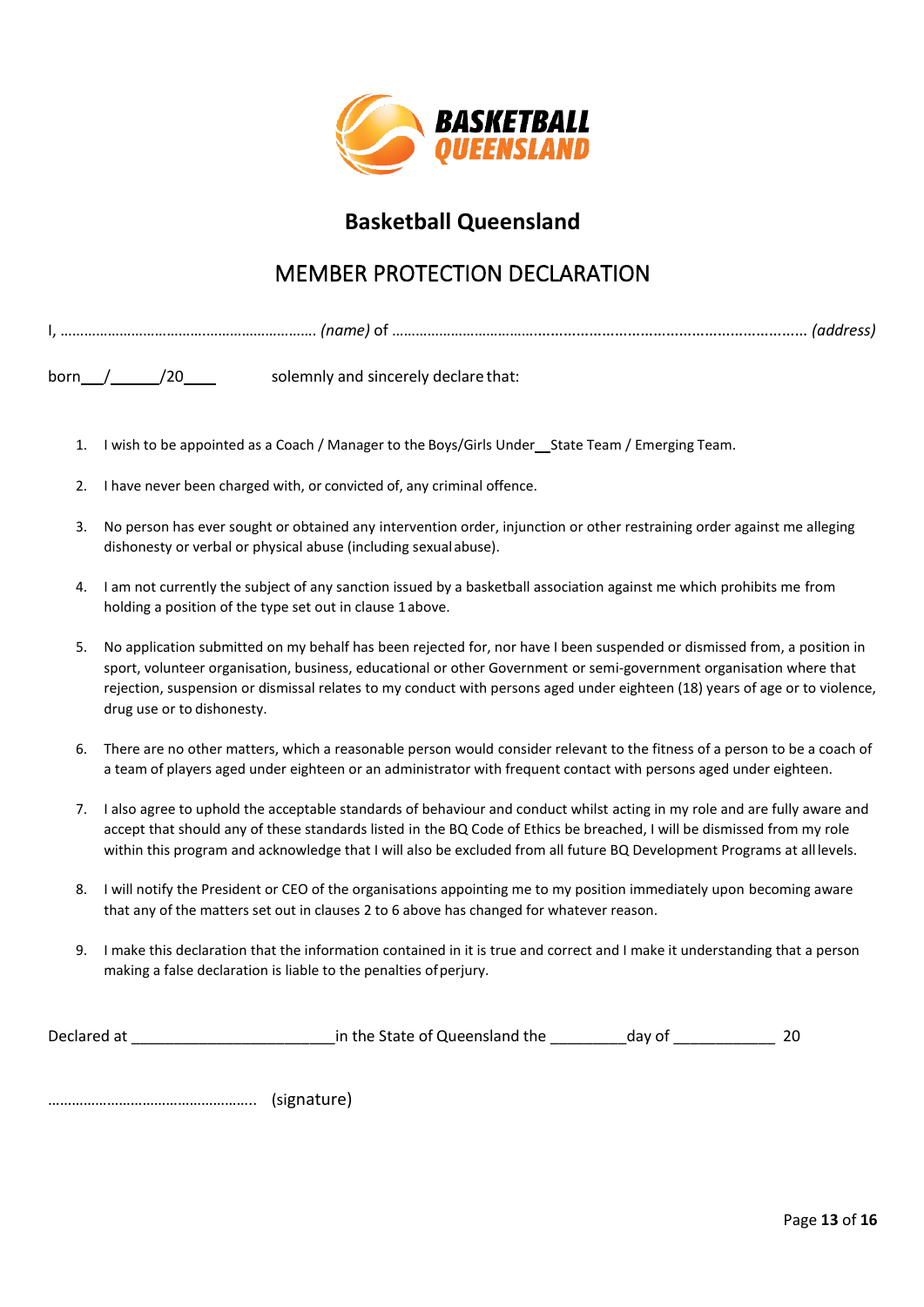

# Coach's Code of Ethics Agreement Form

<span id="page-14-0"></span>

| . .<br>. . |           |
|------------|-----------|
|            | Full Name |
|            |           |
| Of         |           |
|            | Address   |

am seeking appointment to the position of coach / assistant coach for the

Basketball Queensland Under State Team/Development Team.

#### *I agree to the following terms:*

- 1. I agree to abide by the Coach's Code of Ethics overleaf
- 2. I acknowledge that BQ may take disciplinary action against me if I breach the Coach's Code of Ethics. (I understand that BQ are required to implement a complaint handling procedure in accordance with the principles of natural justice, in the event of an allegation against me.
- 3. I acknowledge that disciplinary action against me may include de-registration from the National Coaching Accreditation Scheme and all other BQ Programs.
- 4. I acknowledge and agree that BQ may in its absolute discretion terminate my appointment as a coach at any time.

Please refer to the *Harassment-free Sport Guidelines* available from the Australian Sports Commission or contact your BQ, if you require more information on harassment issues.

Signature (if Under 18 Parent/Guardian) Signature

Date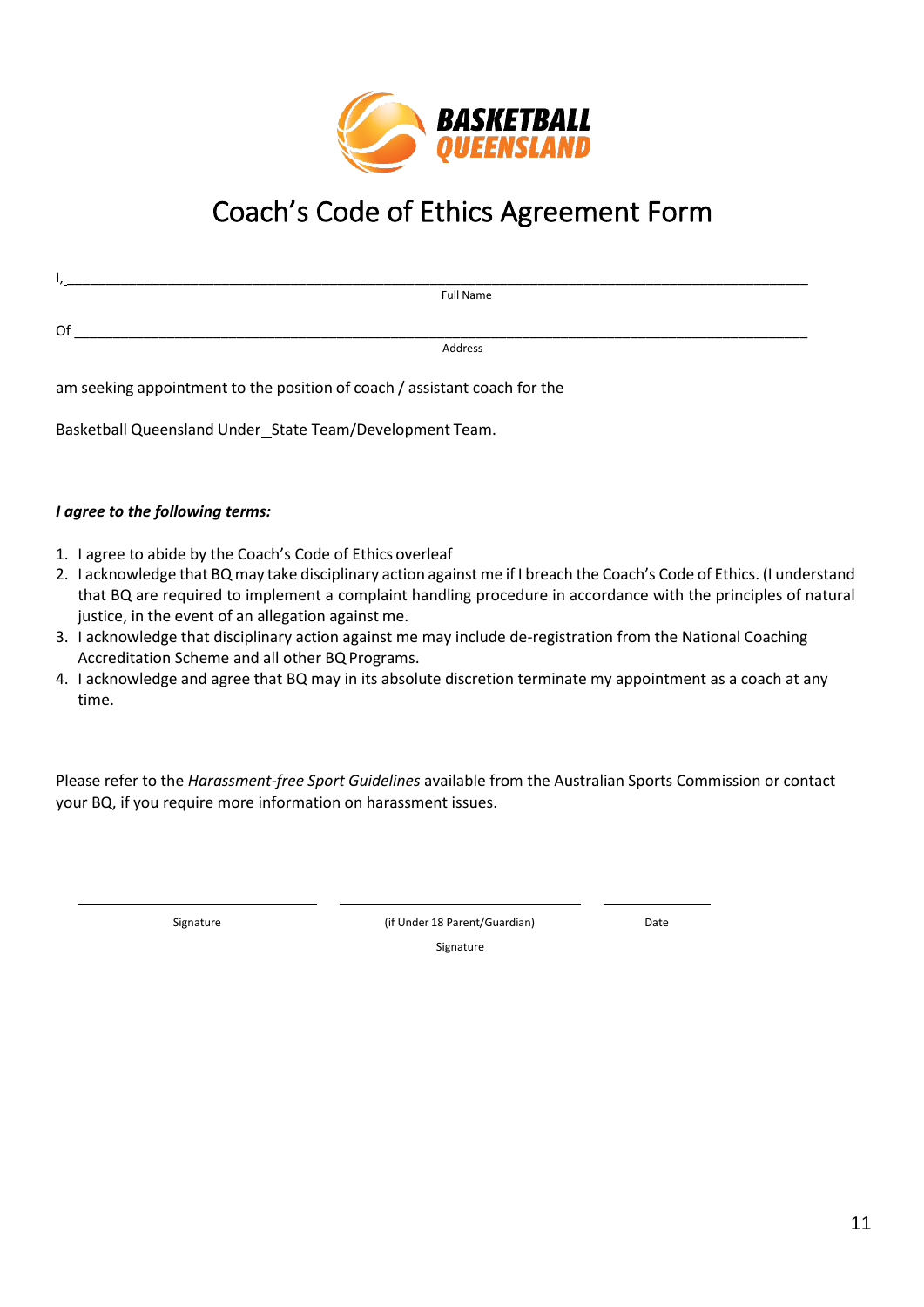

# Coach's Code of Ethics

<span id="page-15-0"></span>

| 1. | Respect the rights, dignity and worth of<br>every human being.        | ٠                   | Within the context of the activity, treat everyone<br>equally regardless of sex, disability, ethnic origin or<br>religion.                                                                                                                                                                                                                                                                           |
|----|-----------------------------------------------------------------------|---------------------|------------------------------------------------------------------------------------------------------------------------------------------------------------------------------------------------------------------------------------------------------------------------------------------------------------------------------------------------------------------------------------------------------|
| 2. | Ensure the athlete's time spent with you is a<br>positive experience. | $\bullet$           | All athletes are deserving of equal attention and<br>opportunities                                                                                                                                                                                                                                                                                                                                   |
| 3. | Treat each athlete as an individual                                   | ٠                   | Respect the talent, developmental stage and goals of each<br>athlete.<br>Help each athlete reach their full potential.                                                                                                                                                                                                                                                                               |
| 4. | Be fair, considerate and honest with<br>athletes.                     |                     |                                                                                                                                                                                                                                                                                                                                                                                                      |
| 5. | Be professional and accept responsibility<br>for your actions.        | ٠<br>$\bullet$<br>٠ | Display high standards in your language, manner,<br>punctuality, preparation and presentation.<br>Display control, respect, dignity and professionalism<br>to all involved with the sport - this includes<br>opponents, coaches, officials, administrators, the<br>media, parents and spectators.<br>Encourage your athletes to demonstrate the same<br>qualities.                                   |
| 6. | Make a commitment to providing a quality<br>service to your athletes  | ٠<br>٠<br>٠<br>٠    | Maintain or improve your current NCAS accreditation.<br>Seek continual improvement through<br>performance appraisal and ongoing coach<br>education.<br>Provide a training program which is planned<br>and sequential.<br>Maintain appropriate records.                                                                                                                                               |
| 7. | Operate within the rules and spirit of your<br>sport                  | $\bullet$<br>٠      | The guidelines of national and international bodies<br>governing your sport should be followed. Please<br>contact your sport for a copy of its rule book,<br>constitution, by-laws, relevant policies, e.g. anti-<br>doping policy, selection procedures, etc<br>Coaches should educate their athletes on drugs in<br>sport issues in consultation with the Australian<br>Sports Drug Agency (ASDA). |
| 8. | Any physical contact with athletes should<br>be:                      | ٠<br>٠              | Appropriate to the situation<br>Necessary for the athlete's skill development                                                                                                                                                                                                                                                                                                                        |
| 9. | Refrain from any form of personal abuse<br>towards your athletes*     | $\bullet$<br>٠      | This includes verbal, physical and emotional abuse.<br>Be alert to any forms of abuse directed toward your<br>athletes from other sources while they are in your<br>care.                                                                                                                                                                                                                            |